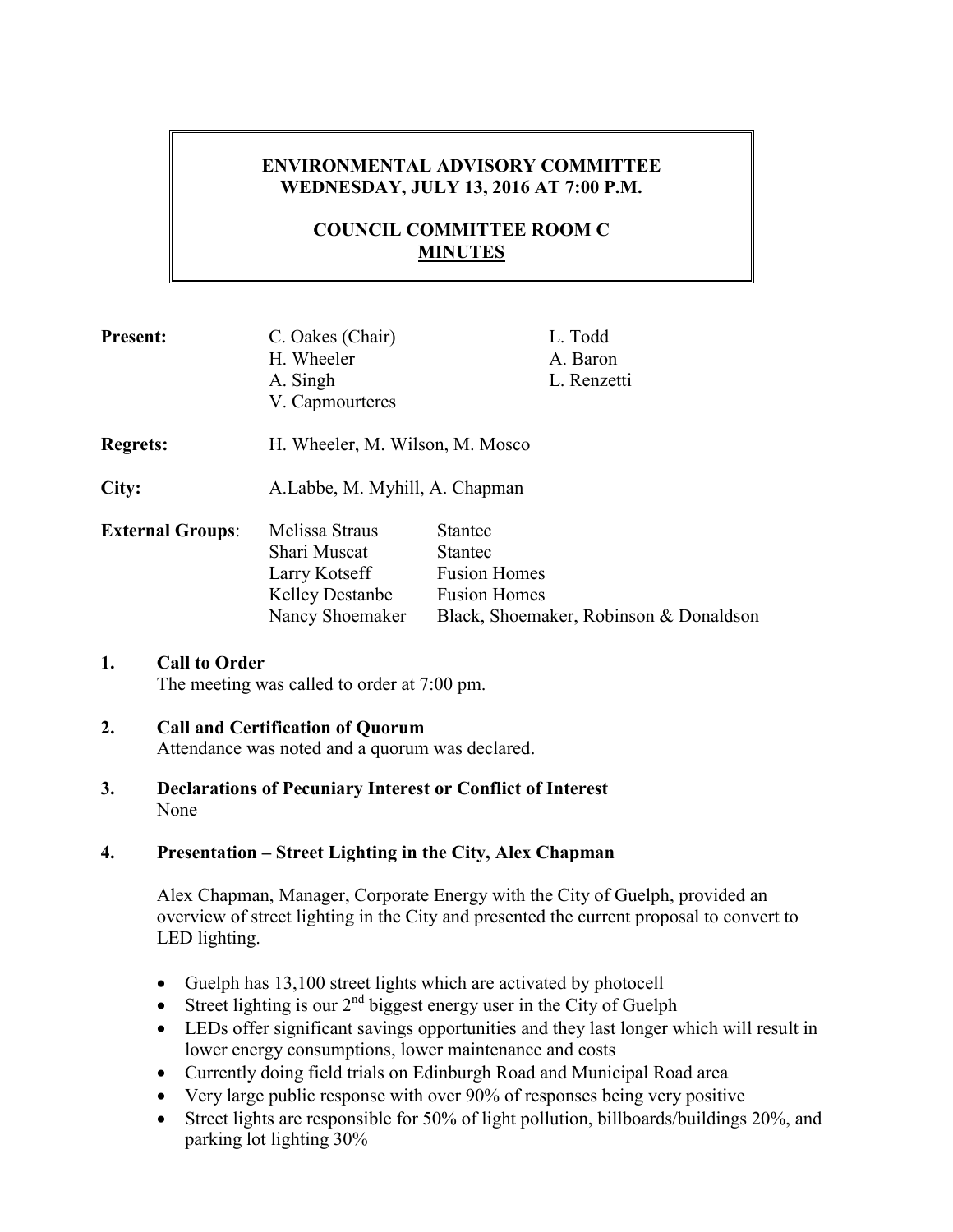- Model Lighting Ordinance a roadmap to solving broader light pollution issues on private as well public property
- Request for EAC to provide input to conversation regarding: impacts of light pollution to natural heritage and the proposal to convert to LED

The Environmental Advisory Committee went into Committee to discuss.

#### **Moved by L. Todd and seconded by L. Renzetti**

 **THAT EAC support the proposed street lighting conversion program; and THAT EAC have opportunity to provide recommendation for the Council report at the August EAC meeting.** 

> **Motion Carried -Unanimous-**

### **5. Kortright East Phase 4 Environmental Implementation Report Addendum (Dec 2015)**

A. Labbe, Environmental Planner with the City of Guelph, reviewed the staff report and was available to answer questions from the Environmental Advisory Committee. A. Labbe also showed examples of wildlife crossing case studies to gain feedback and thoughts from the Environmental Advisory Committee.

General discussion took place and the Environmental Advisory Committee noted the following:

- Deer habitat concerns losing the corridor between HR3 and HR4
- Compensation of significant woodlands no policy to compensate for feature loss
- Culverts/wildlife crossings being truly functional and used by wildlife
- Water balance and infiltration concerns monitoring in Torrance Creek for water quantity and quality

General discussion took place between the Environmental Advisory Committee and Stantec.

#### **Moved by V. Capmourteres and seconded by A. Singh**

**The Environmental Advisory Committee refers the Environmental Implementation Report Addendum prepared by Stantec Consulting Ltd. back for further consideration and revision until such time that a revised EIR Addendum is submitted, and:** 

### **THAT a revised EIR Addendum**

1. **Be structured such that a policy analysis, specifically as it relates to Significant Woodlands, up front in Section 1.0, and that this analysis provide the background**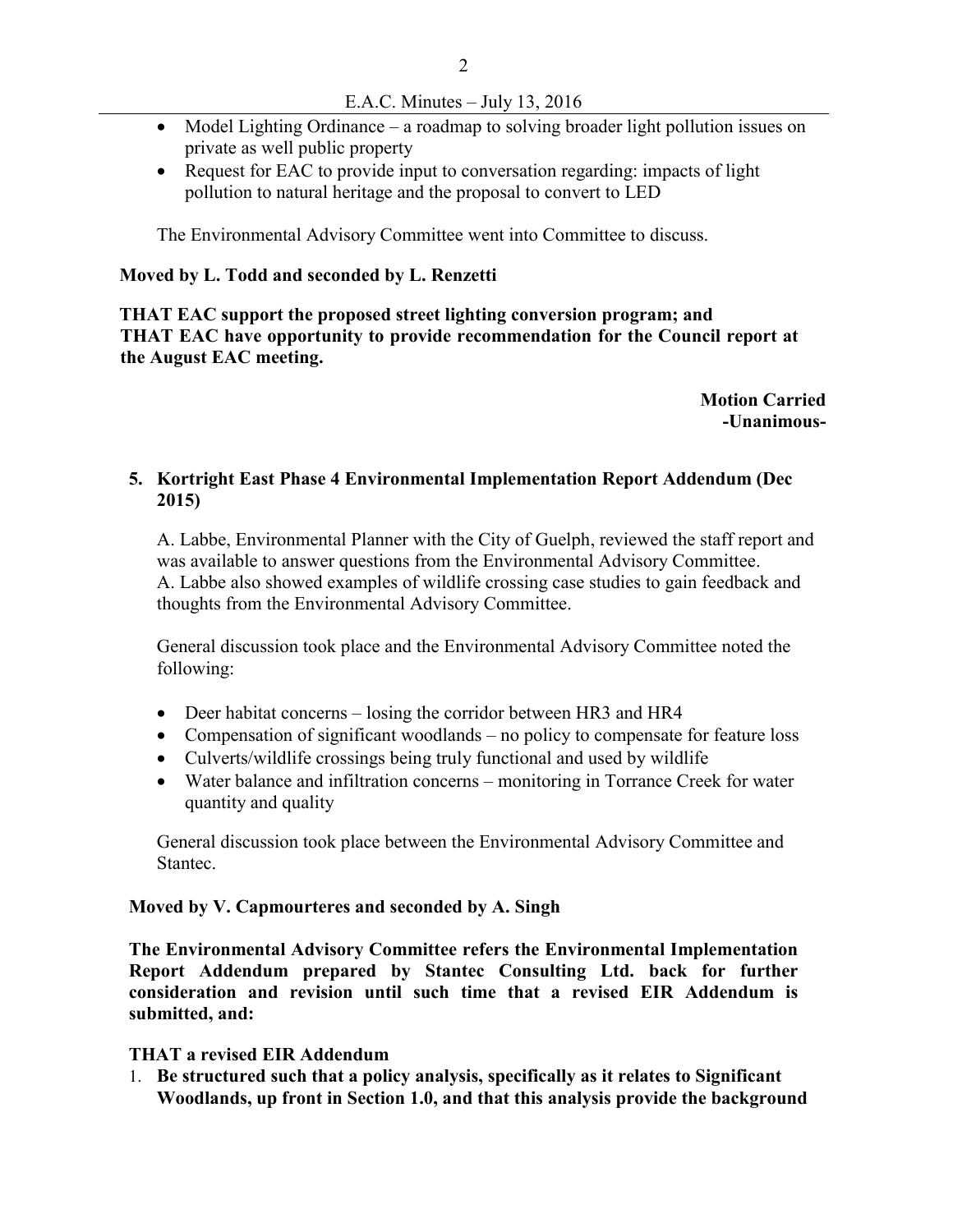**as to how the subdivision was found to be in conformity to the PPS 2014 and that it include demonstration of no negative effects on wildlife passage between significant wildlife habitat;** 

- 2. **Be structured such that all of the results of field work be included in one section;**
- 3. **Be structured such that the impact analysis is consolidated into one section and that it include recommendations with respect to any changes or improvements to the impact analysis or mitigation measures;**
- 4. **Include clarification as to whether appropriate field investigations were done to inform the impact assessment for the proposed trail as well as to confirm the presence of Emerald Ash Borer;**
- 5. **Include information such as: a detailed impact analysis for basic trail development, educational signage details, buffer restoration plans for areas adjacent to FOC4- 1/FOC2-2 and SWD4-5, and a staged erosion and sediment control plan;**
- 6. **Include revised EIR text related to a comprehensive wildlife corridor design, the design and details for funnel fencing and details about the wildlife culvert included in Phase 4 including demonstration of functionality with evidence from other successful sites;**
- 7. **Include a report to inform and support the Tree Management Plans which specifically includes methods and addresses the proposed retaining walls, Ash and Hazard Tree Management, detailed information related to Hedgerow 4, consistent and correct numbers of removals and compensation requirements as well as FOC2- 2;**
- 8. **Includes revisions as it relates to FOC2-2, specifically: an updated characterization of the FOC2-2 community, demonstration as to how "serious consideration of preservation of existing woodland such as FOC2-2 […] and the hedgerow south of the property..." was undertaken, more information to support the phased removal plan and an updated edge management strategy that includes an edge restoration plan, adaptive monitoring strategy and details for the new edge as well as tree removal timing restrictions to consider wildlife habitat for deer yarding, amphibian movement and breeding birds;**
- 9. **Include methods and details for monitoring such as locations, frequencies, etc. as it relates to monitoring the wildlife corridor, the newly exposed forest edge, encroachments and ad-hoc trails and invasive species;**
- 10. **Include an updated Appendix K which details adaptive management and contingency measures as applicable;**
- 11. **Update the description of the proposed trail and include an updated 11x17 trail concept plan for the subdivision;**
- 12. **Explore opportunities for source controls for storm water management should be explored;**
- 13. **Include performance monitoring downstream of storm water management ponds for infiltration facilities (water quality and quantity); and**
- 14. **Include continuous flow monitoring of the Torrance creek.**

**Motion Carried -Unanimous-**

**6. Approval of Minutes from June 8, 2016**